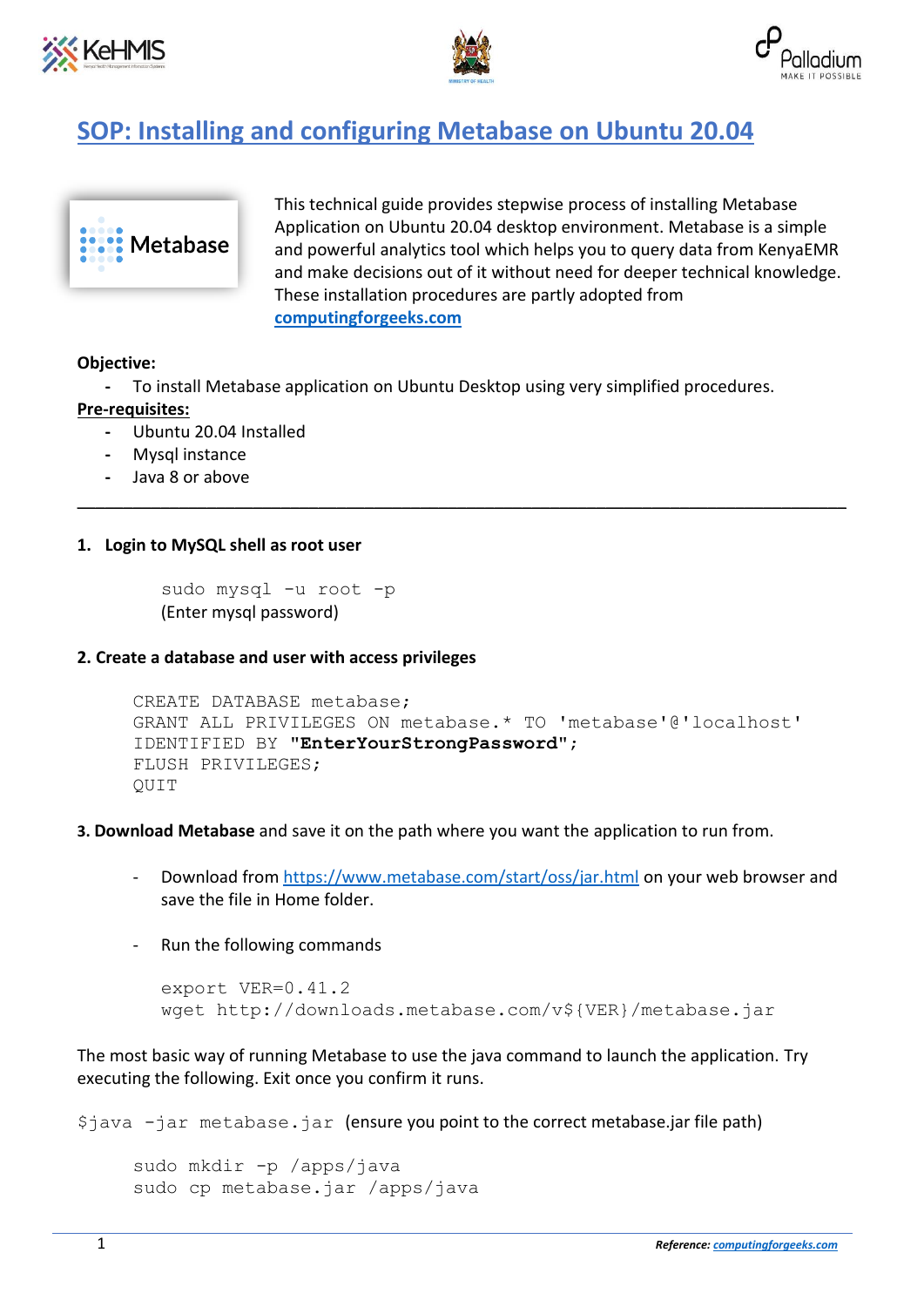





## **4. [Configure](https://computingforgeeks.com/how-to-run-java-jar-application-with-systemd-on-linux/) Metabase Systemd Service**

Create a system group for the user, a system user  $appmqr$  with the default group. Give this user ownership permission to the application directory.

sudo groupadd -r appmgr sudo useradd -r -s /bin/false -g appmgr appmgr sudo chown -R appmgr:appmgr /apps/java

Create a systemd service unit file:

sudo apt-get install vim sudo vim /etc/systemd/system/metabase.service

## Add the contents below to the file.

```
[Unit]
Description=Metabase applicaion service
Documentation=https://www.metabase.com/docs/latest
```

```
[Service]
WorkingDirectory=/apps/java
ExecStart=/usr/bin/java -Xms256m -Xmx1024m -jar metabase.jar
User=appmgr
Type=simple
Restart=on-failure
RestartSec=10
[Install]
WantedBy=multi-user.target
```
*Saving and exiting from vim editor*

*- Switch to command mode by pressing the ESC key.*

*- Press : (colon) to open the prompt bar in the bottom left corner of the window.*

*- Type x after the colon and hit Enter. This will save the changes and exit.*

#### **NB:**

Set your values for maximum and minimum memory allowed for the Java application ( -Xms256m and - Xmx1024m ) in my case

#### **5. Start Metabase Services**

The next thing to do is start the application service, but first, reload systemd so that it loads the new application added.

sudo systemctl daemon-reload sudo systemctl start metabase.service sudo systemctl enable metabase.service

#### To check status, use:

sudo systemctl status metabase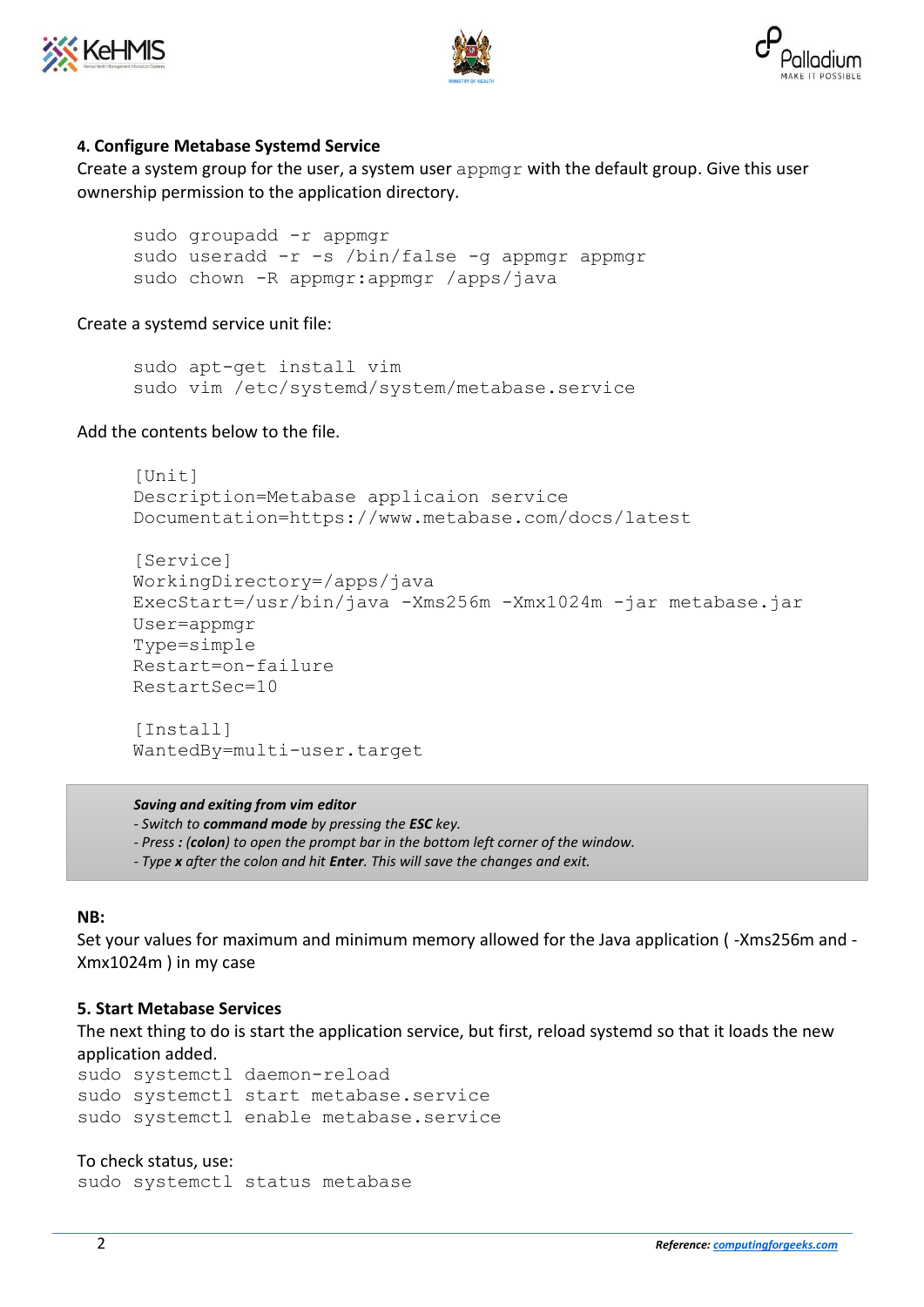





If everything works correctly, you should see your terminal looking like below:

| botienoh@botienoh:~\$ sudo systemctl status metabase                                            |
|-------------------------------------------------------------------------------------------------|
| [sudo] password for botienoh:                                                                   |
| · metabase.service - Metabase applicaion service                                                |
| Loaded: loaded (/etc/systemd/system/metabase.service; enabled; vendor preset: enabled)          |
| Active: active (running) since Tue 2022-02-15 14:51:55 UTC; 53min ago                           |
| Docs: https://www.metabase.com/docs/latest                                                      |
| Main PID: 3023 (java)                                                                           |
| Tasks: 59 (limit: 6880)                                                                         |
| Memory: 732.5M                                                                                  |
| CGroup: /system.slice/metabase.service                                                          |
|                                                                                                 |
| ∟3023 /usr/bin/java -Xms256m -Xmx1024m -jar metabase.jar                                        |
| Feb 15 15:42:02 botienoh java [3023]: 2022-02-15 15:42:02,807 INFO sync.util :: STARTING: Cach  |
|                                                                                                 |
| Feb 15 15:42:02 botienoh java[3023]: 2022-02-15 15:42:02,809 INFO sync.util :: STARTING: step   |
| Feb 15 15:42:26 botienoh java[3023]: 2022-02-15 15:42:26,956 INFO models.field-values :: Field  |
| Feb 15 15:42:29 botienoh java[3023]: 2022-02-15 15:42:29,796 INFO models.field-values :: Fiel   |
| Feb 15 15:42:30 botienoh java [3023]: 2022-02-15 15:42:30,018 INFO models.field-values :: Field |
| Feb 15 15:42:30 botienoh java[3023]: 2022-02-15 15:42:30,793 INFO models.field-values :: Fiel   |

## **6. Access Metabase Web User Interface**

- Check to verify if Metabase is running on the default port :3000 by running this command

\$ sudo ss -tunelp | grep 3000

If the result is blank, the service is NOT running – you may want to check and ensure all the steps are well executed. Otherwise, the result will show the TCP port and the process ID. Otherwise the output should like below:



**7. Log in to Metabase using [http://localhost:3000](http://localhost:3000/) and perform last stage configurations and startup of Metabase.**

You should see the page looking like this if everything works well. Click on "Let's Get Started button to proceed to setup. Select English on the next page